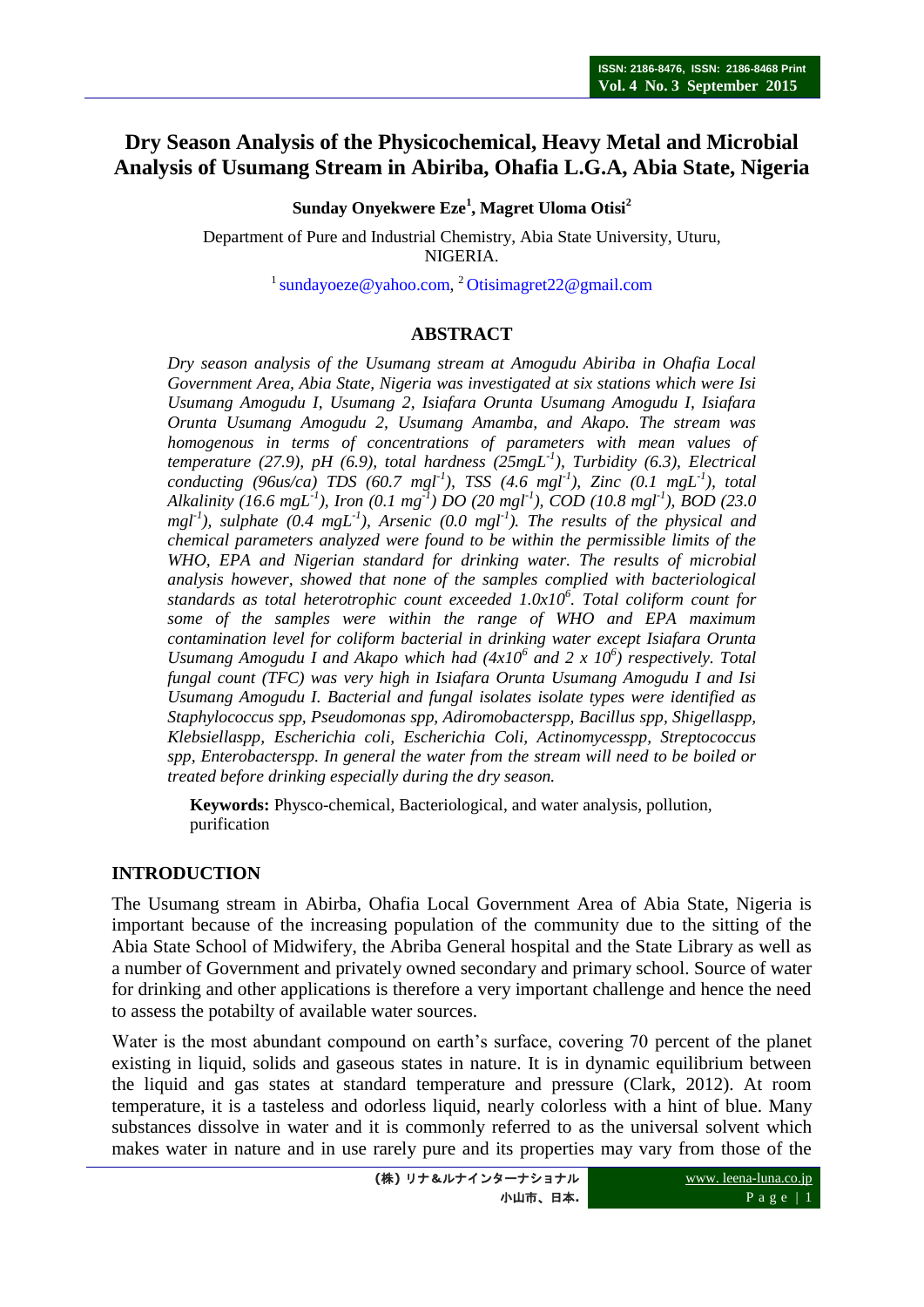pure substance (Ainger, 2002). Water is the only common substance found naturally in all three common states of matter and it is essential for all life on earth, Water makes up 55% to 78% of the human body (Brawn, 2006, Neil, 2009).Substances that dissolve in water are called hydrophilic substances and those that do not dissolve easily are called hydrophobic materials based on their polarity as water is a polar substance. Debenedetti, 2003, Non polar molecules stay together in water because it is energetically more favorable for the water molecules to hydrogen bond to each other than to engage in Vander Waals interactions with non-polar molecules Smith, 2004).

Action of water on rock over long periods of time typically leads to weathering and water erosion physical processes that convert solid rocks and minerals into soil and sediment, but under some conditions chemical reactions with water occur as well, resulting in metasomatism or mineral hydration, a type of chemical alteration of a rock which produces clay minerals in nature and also occurs when Portland cement hardens (Castree, 2008).

Historically, the first decomposition of water into hydrogen and oxygen by electrolysis was done in 1800 by English Chemist, William Nicholson. In 1805, Joseph Louis Gay-Lusaac and Alexander Von Humboldt showed that water is composed of two parts hydrogen and one part oxygen. Gilbert Newton Lewis isolated the first sample of pure heavy water in 1933 and the properties of water have historically been used to define various temperature scales, notably, the Kelvin, Celsius, Rankine and Fahrenheit scales were or currently are defined by the freezing and boiling points of water, while the triple point of water is a more commonly used standard point today (Sacco 2000

The accepted IUPAC name of water is oxidant or simply water, or its equivalent in different languages although there is other systematic name of water is hydrogen oxide (Cardler 2001). The general properties of water are shown in Table 1.

| Molecular<br>Formula     | $H_2O$                                                                                                                            |
|--------------------------|-----------------------------------------------------------------------------------------------------------------------------------|
| Molar mass               | $18.01528(33)$ g/mol                                                                                                              |
| Appearance               | White solid or almost colorless, transparent, with a slight hint of<br>blue, crystalline solid or liquid                          |
| Odor                     | <b>Odorless</b>                                                                                                                   |
| Density                  | 999.9720 $\text{kg/m}^3$                                                                                                          |
| <b>Melting Point</b>     | $0.00^0C$ (32.00 <sup>0</sup> F; 273.15k)                                                                                         |
| <b>Boiling Point</b>     | $100^0C(212^0F; 373K)$                                                                                                            |
| Solubility               | Soluble In Haloalkanes C <sub>8</sub> H <sub>6</sub> Higher Alkanes Ethers, CFC,<br>Phenyls, Cycloalkanes, alcohols, carboxylates |
| Acidity (pKa)            | 15.74                                                                                                                             |
| Basicity $(pK_b)$        | 15.74                                                                                                                             |
| Thermal<br>Conductivity  | $0.58$ w/m.k                                                                                                                      |
| Viscosity                | $1cp(20^{0}CO)$                                                                                                                   |
| <b>Crystal Structure</b> | Hexagonal                                                                                                                         |
| Molecular Shape          | <b>Bent</b>                                                                                                                       |

#### **Table 1. Properties of Water**

www.ajsc.leena-luna.co.jp **2** | P a g e

Leena and Luna International, Oyama, Japan. Copyright © 2013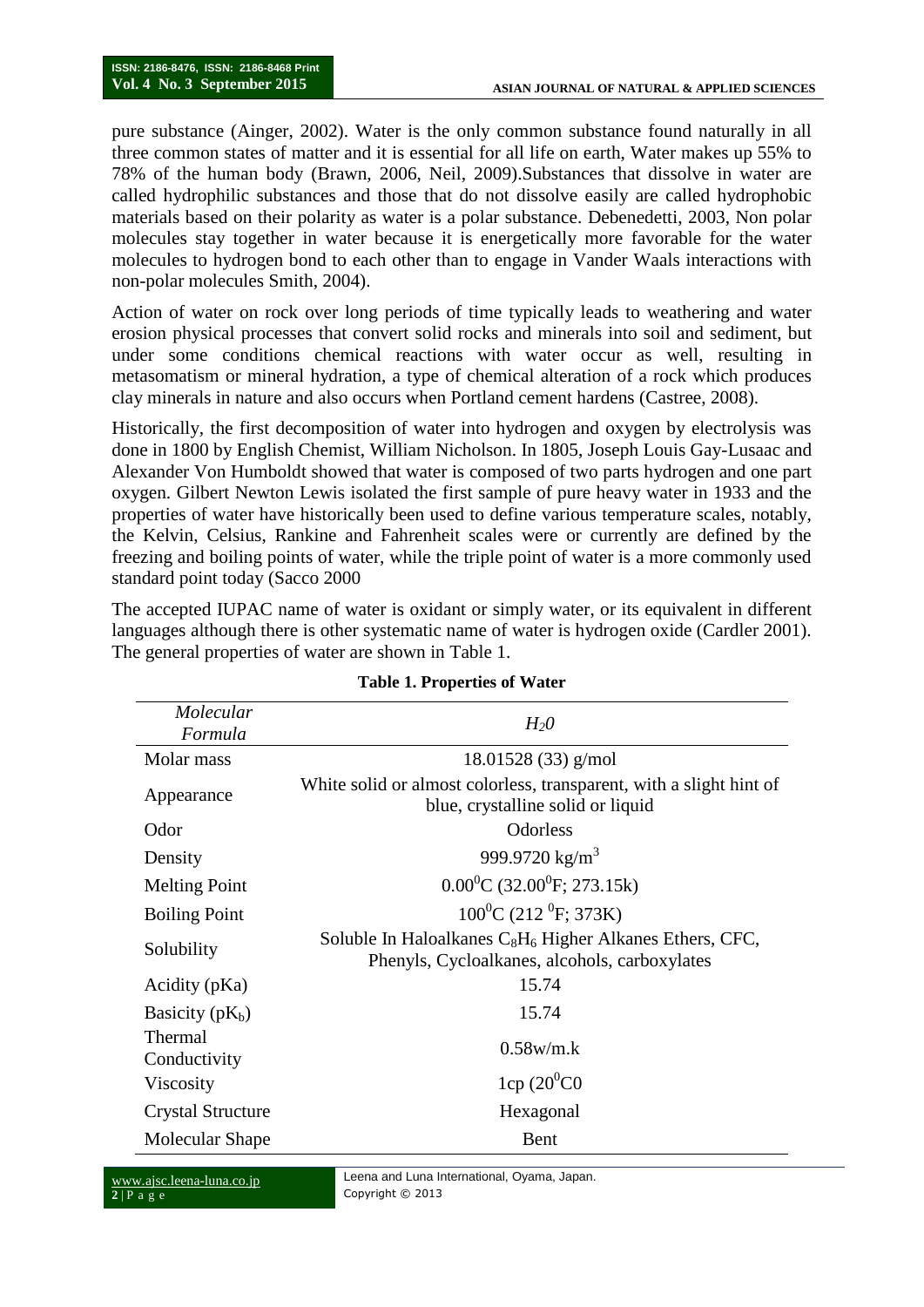Water for domestic and industrial applications are sourced from surface water which can easily be polluted by human activities (Young, 2001), River flood water, ground water (Marios, 2002) and seas and ocean water, (Castree, 2006).

### **MATERIALS AND METHODS**

### **Samples Collection**

Water sample were collected in 1 litre plastic container from 6 station of Usumang stream and where taken for analysis for determination of certain parameters.

### **A Sample Presentation and Storage**

Due to the nature of the parameters to be analyzed, the samples were kept in a cool and dry container so as to maintain the temperature and other conditions necessary to keep the physical and chemical properties intact. It is necessary to avoid keeping the samples for too long in order to overcome some problems associated with sample over storage. E.g. when samples are stored for long, there are chances of precipitation of some metal while some undergo oxidation reduction to form insoluble compounds like  $Fe^{2+}$  changing to Iron (II) hydroxide Fe  $(OH)_{3}$ .

### **Laboratory Analysis of Water Samples**

The analysis of samples was carried at Golden year's limited laboratory. Twenty five parameters were analyzed, these includes:

 $pH$ , temperature <sup>0</sup>C, electric conductivity,  $\mu s/cm$ , total dissolved solids, mg/L, total suspended solids, mg/l, Turbidity NTU, dissolved oxygen mg/L, odor, alkalinity, bicarbonate mg/L carbonate mg/l, hardness,  $CaCO<sub>3</sub>$  mg/L, biological oxygen demand, chemical oxygen demand with metals.

### **Procedure for Analysis**

The pH measurements were carried out by means of a Win Lab pH meter according to ALPHA 4500  $H^+$  which was calibrated in the laboratory. Calibration was checked by measuring standard buffer solutions.

Alkalinity was determined by the titrimetric method ALPHA 23220-B (API-RP45). Total hardness was determined by ALPHA 2340-C method with EDTA

The concentrations the metals in mg/l of all the metals analyzed in the collected samples were determined using the ALPHA 3030-E (after nitric acid digestion) by means of an Atomic Absorption Spectrophotometer (Biotech Engineering Ltd. AA-8390). Specific metal standards in the linear range of the metal were used to calibrate the equipment. The metals were analyzed by direct air-acetylene flame method (APHA 3111-B). The concentrated and digested samples were then aspirated and the actual concentrations were obtained by referring to the calibration graph and necessary calculations.

Turbidity was measured using the Nephelometric Method (APHA - 214A) Turbidimetre. Total dissolved solids (TDS) was measured according to ALPHA=209C method using a Hach TDS metre and compensations were made for metals ions such as iron which precipitate as hydroxide prior to pH 4.3 and are measured as acid.

Conductivity was measured with a HACH/CAMLAB conductivity meter according to ALPHA-145 and ALPHA-209C.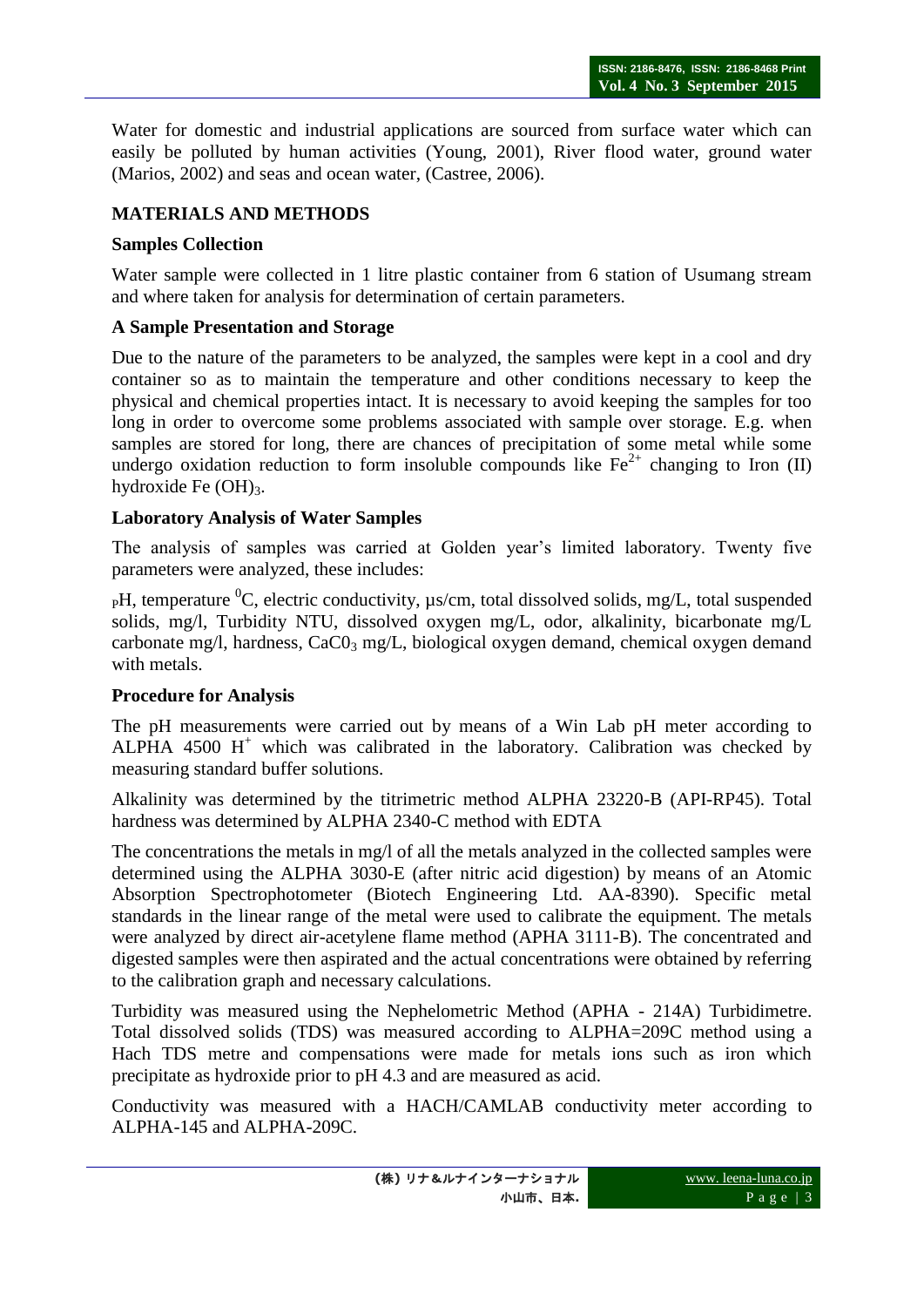Dissolved Oxygen (DO) determinations made in laboratory further away from source are usually not correct. The best results are obtained when dissolved oxygen is determined on location. Out of various methods, a modified method (APHA-422Bwas used for the determination.

The Total suspended solids (TDS) were measured by a gravimetric method according to ALPHA-209D. A well-mixed sample is filtered through a weighed standard glass fiber filter and the residual retained on the filter is dried to a constant weight at 103 to 105°C, the increase in weight of the filter represents the total suspended solids.

Precautions were taken to avoid prolonged filtration times resulting from filter clogging map which produce high results owing to increased colloidal materials captured on the clogged filter. For samples high in dissolved solids, thoroughly wash the filter to ensure removal of dissolved material.

Biochemical Oxygen Demand (B) was measured by a 5 day method (APHA-508)

The method consists of filling with sample to overflowing an airtight bottle of the specified size and incubating it at the specified temperature for 5 days. Dissolved oxygen is measured initially and after incubation and the BOD is computed from the difference between initial and final DO.

Samples for BOD analysis may degrade significantly during storage between collection and analysis, resulting in low BOD values. Minimize reduction of BOD by analyzing samples promptly or by cooling it to near freezing temperature during storage. However, even at low temperature, keep holding time to a minimum. Warm up chilled samples to  $20^0C$  before analysis.

Chemical Oxygen Demand (COD) was measured by Dichromate Method (Reflux) (APHA-422B).Here a sample was refluxed in strongly acid solution with a known excess of Potassium dichromate  $(K_2Cr_2O_7)$ . After digestion, the remaining unreduced  $(K_2Cr_2O_7)$  is titrated with Ferrous Ammonium Sulphate to determine the amount of  $K_2Cr_2O_7$  consumed and the oxidizable organic matter is calculated in terms of oxygen equivalent. Volatile straight-chain aliphatic compounds are not oxidized to any appreciable extent. This is partly due to the presence of volatile organic in the vapor space which does not come in contact with the oxidizing liquid. When silver sulphate  $Ag_2SO_4$ )

ALPHA-427C, AP1 – RP 45 and the Ascorbic Acid Method'(ASTM-D515, APHA-425 C, AP1-RP45) were used for the measurement of Sulphate, Carbonate/bicarbonate and total phosphate respectively while an electro titrimetric method was used in the determination of pH with a pH meter.

# **Microbiological Analysis**

The microbiological analysis of Usumang stream from the six stations was analyzed using standard methods**.** Total heterotrophic bacterial counts, total coliform count and total fungal count were determined using the method of Cappuccino and Sherman (1996). Total heterotrophic counts were detected by serial dilution method on nutrient agar while total coliforms were done using MacConkey agar. Total fungal counts were carried out using Sabauraud Dextrose agar (SDA). All the agar used were weighed and autoclaved according to the manufacturers specifications. The water samples were incubated at  $37^{\circ}$ C and  $44.5^{\circ}$ C respectively for 48hrs for these counts. They were also identified using Gram stain reaction,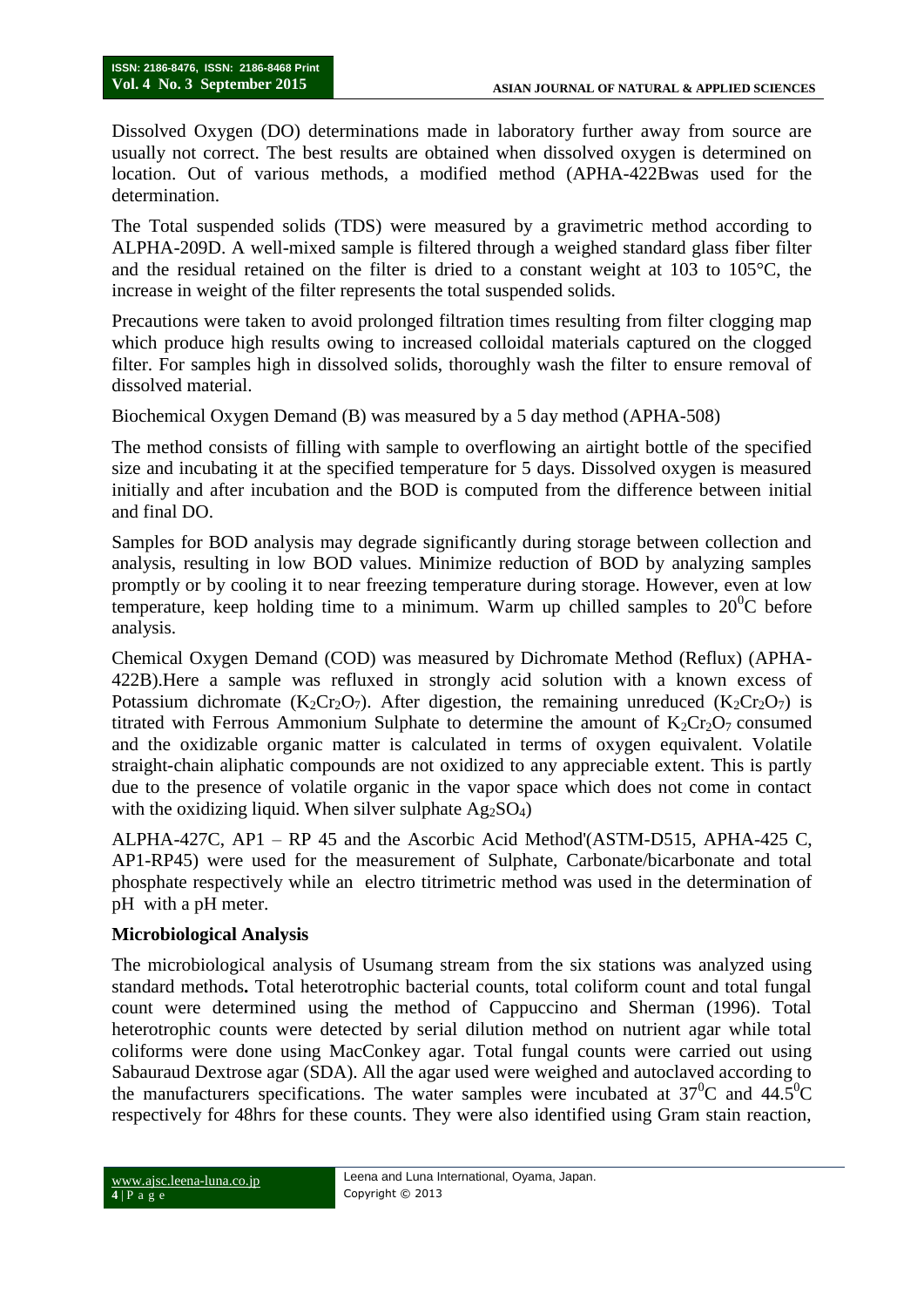and biochemical tests such as catalase, oxidase and sugar fermentation tests according to the method of Okereke and Kanu (2006).

### **RESULT AND DISCUSSION**

### **Results**

Results of the various physicochemical parameters of Usumang Stream at the six stations at Amagoudu Abiriba in Ohafia Government Area, Nigeria is shown in Table 2.

| Parameters                               | Isi<br><b>Usumang</b><br>Amogudu<br>7 | <b>Usumang</b><br>2 | <b>Isiafara</b><br>Orunta<br><b>Usumang</b><br>Amogudu 1 | <b>Isiafara</b><br>Orunta<br><b>Usumang</b><br>Amogudu 2 | <b>Usumang</b><br>Amamba | Akapo | Mean |
|------------------------------------------|---------------------------------------|---------------------|----------------------------------------------------------|----------------------------------------------------------|--------------------------|-------|------|
| pH                                       | 7.14                                  | 7.08                | 6.98                                                     | 6.81                                                     | 6.70                     | 6.79  | 6.9  |
| Temp, <sup>0</sup> C                     | 27.7                                  | 27.6                | 28.2                                                     | 28.1                                                     | 28.0                     | 27.9  | 27.9 |
| Electrical<br>conductivity<br>$\mu$ s/cm | 19.13                                 | 22.8                | 49.00                                                    | 97.00                                                    | 182.0                    | 206.0 | 96   |
| Total dissolved<br>solids                | 10.14                                 | 12.12               | 32.00                                                    | 59.00,                                                   | 118.0                    | 133.0 | 60.7 |
| Total suspended<br>Solids, mg/L          | < 1.00                                | < 1.00              | 6.35                                                     | 9.53                                                     | 7.27                     | 2.23  | 4.6  |
| Turbidity, NTU                           | < 0.01                                | < 0.01              | 9.52                                                     | 14.3                                                     | 10.9                     | 3.35  | 6.3  |
| Acidity mg/L                             | 3.02                                  | 3.14                | 6.00                                                     | 6.09                                                     | 7.06                     | 6.07  | 5.2  |
| Bicarbonate, mg/L                        | 4.14                                  | 5.11                | 28.17                                                    | 28.03                                                    | 26.18                    | 26.84 | 20   |
| Alkalinity, mg/L                         | 4.56                                  | 5.27                | 23.09                                                    | 22.98                                                    | 21.46                    | 22.00 | 16.6 |
| Carbonate, mg/L                          | < 0.01                                | $< 0.01$ ,<br>mg/L  | 18.00                                                    | 16.0                                                     | 15.98                    | 16.02 | 11.0 |
| Hardness, CaCo <sub>3</sub> ,<br>mg/L    | 2.00                                  | 2.20                | 16.00                                                    | 36.00                                                    | 28.00                    | 68.00 | 25.3 |
| Dissolved oxygen,<br>mg/L                | 5.52                                  | 5.63                | 12.67                                                    | 9.57                                                     | 10.16                    | 10.09 | 10   |
| Biological oxygen<br>demand, mg/L        | 0.05                                  | 0.05                | 6.99                                                     | 2.99                                                     | 4.44                     | 3.38  | 3.00 |
| Chemical oxygen<br>demand, mg/L          | 0.10                                  | 0.10                | 19.87                                                    | 12.87                                                    | 16.76                    | 15.00 | 10.8 |

|  |  |  |  | Table 2. Results of the physicochemical Analysis of Usumang Stream |
|--|--|--|--|--------------------------------------------------------------------|
|--|--|--|--|--------------------------------------------------------------------|

The results of the metallic analysis of Usumang stream from the six locations in Abriba, Ohafia LGA, Abia State, Nigeria is shown in Table 3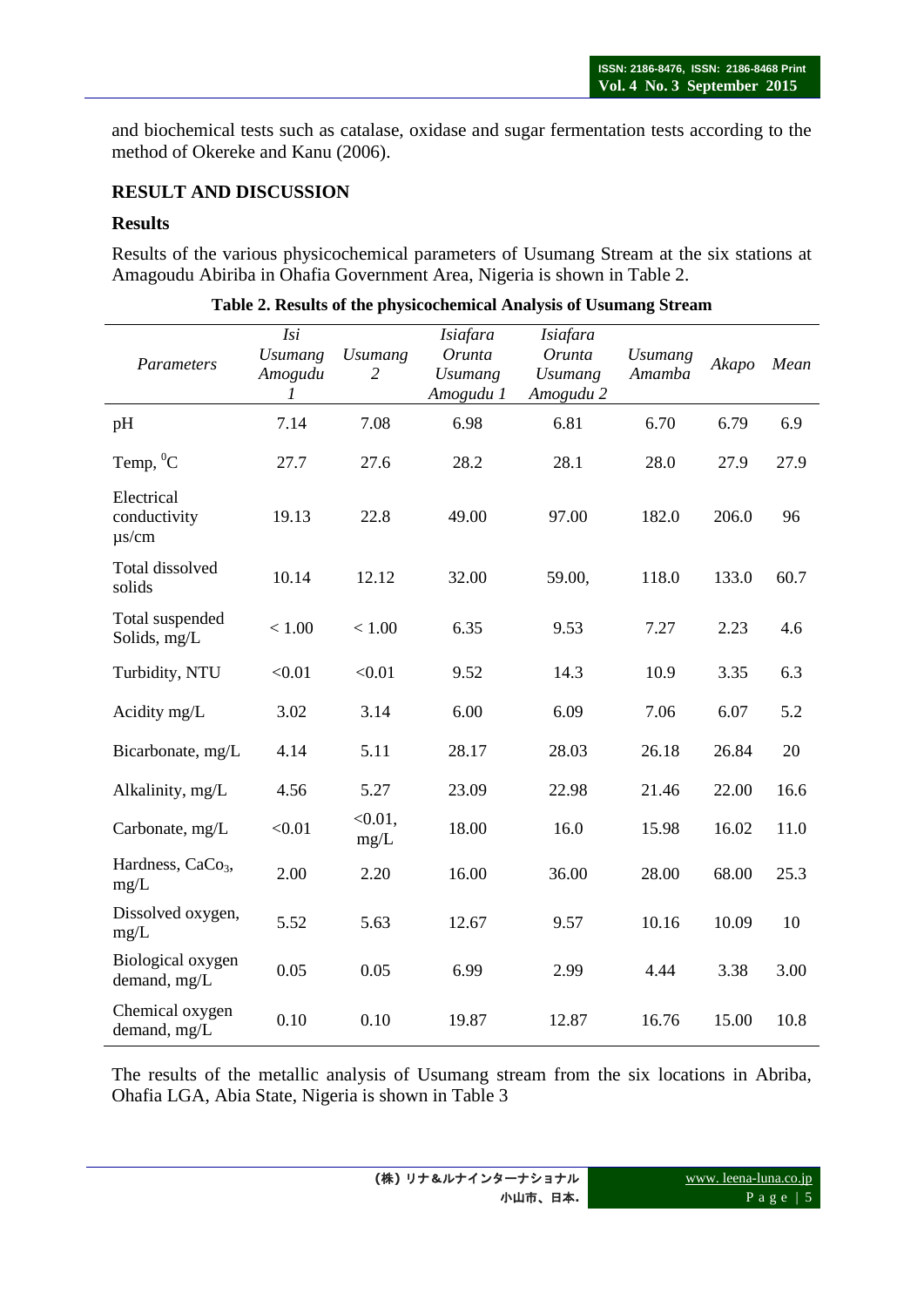| Parameters      | Isi<br><b>Usumang</b><br>Amogudu<br>1 | <i>Usumang</i><br>2 | Isiafara<br>Orunta<br><i>Usumang</i><br>Amagudu 1 | Isiafara<br>Orunta<br><b>Usumang</b><br>Amogudu 2 | <i>Usumang</i><br>Amamba | Akapo   | Mean |
|-----------------|---------------------------------------|---------------------|---------------------------------------------------|---------------------------------------------------|--------------------------|---------|------|
| Phosphate, mg/L |                                       |                     | 0.013                                             | 0.030                                             | 0.016                    | 0.072   | 0.0  |
| Sulphate, mg/L  | 0.78                                  | 0.98                | 0.098                                             | 0.115                                             | 0.101                    | 0.103   | 0.4  |
| Iron, $mg/L$    | <b>BDL</b>                            | <b>BDL</b>          | 0.089                                             | 0.081                                             | 0.061                    | 0.041   | 0.1  |
| Cadmium, mg/L   |                                       |                     | 0.011                                             | < 0.001                                           | < 0.001                  | < 0.001 | 0.0  |
| Zinc, $mg/L$    |                                       | <b>BDL</b>          | 0.101                                             | 0.111                                             | 0.114                    | 0.122   | 0.1  |
| Lead, $mg/L$    | <b>BDL</b>                            | <b>BDL</b>          | 0.002                                             | < 0.001                                           | < 0.001                  | < 0.001 | 0.0  |
| Nicked, mg/L    | <b>BDL</b>                            | <b>BDL</b>          | < 0.001                                           | < 0.001                                           | < 0.001                  | < 0.001 | 0.0  |
| Mercury, mg/L   | <b>BDL</b>                            | <b>BDL</b>          | < 0.001                                           | < 0.001                                           | < 0.001                  | < 0.001 | 0.0  |
| platinum, mg/L  | <b>BDL</b>                            | <b>BDL</b>          | < 0.001                                           | < 0.001                                           | < 0.001                  | < 0.001 | 0.0  |
| Palladium, mg/L | <b>BDL</b>                            | <b>BDL</b>          | < 0.001                                           | 0.001                                             | < 0.001                  | < 0.001 | 0.0  |
| Arsenic, mg/L   | <b>BDL</b>                            | <b>BDL</b>          | < 0.001                                           | < 0.001                                           | < 0.001                  | < 0.001 | 0.0  |

#### **Table 3. Results of Metallic Analysis of Usumang Six Water Samples at Amogudu Abiriba in Ohafia LGA, Abia State, Nigeria**

Note: BDL: Below Detection Limit (<0.001mg/L)

Results of the microbiological analysis of o Usumang stream is described in Table 4.

|                                 | Table 4. Results of the Microbiological Analysis of Usumang Stream in Amogudu Abriba, |  |  |  |
|---------------------------------|---------------------------------------------------------------------------------------|--|--|--|
| Ohafia LGA, Abia State, Nigeria |                                                                                       |  |  |  |

| <i>Source</i>                           | NA Total<br>Heterotrophic<br>Count | <b>Total Faecal</b><br>Coliform Count on<br>Maccouley Agar<br>(MAC Coliforms) | Total Fungi<br>Count |
|-----------------------------------------|------------------------------------|-------------------------------------------------------------------------------|----------------------|
| Isi Usumang Amogoudu I                  | $6.5x10^{6}$ cfu/ml                |                                                                               | $2x10^5$ cfu/ml      |
| Usumang 2                               | $9.2x10^6$ cfu/ml                  |                                                                               | $1x10^5$ cfu/ml      |
| Isiafara Orunta Usuusumang<br>Amogudu 1 | $18x10^{6}$                        | $4x10^6$                                                                      | $2 \times 10^2$      |
| Isiafara Orunta Usumang<br>Amogudu 2    | $2.5 \times 10^6$                  | $\overline{0}$                                                                | $\theta$             |
| Usumang                                 | $12 \times 10^6$                   | $\overline{0}$                                                                | $\theta$             |
| Akapo                                   | $30x10^6$                          | $2x10^6$                                                                      | $1x10^2$             |

#### **Table 5. Bacteria Isolated From UsumangSream at the Various Sampling Points**

www.ajsc.leena-luna.co.jp **6** | P a g e

Leena and Luna International, Oyama, Japan. Copyright © 2013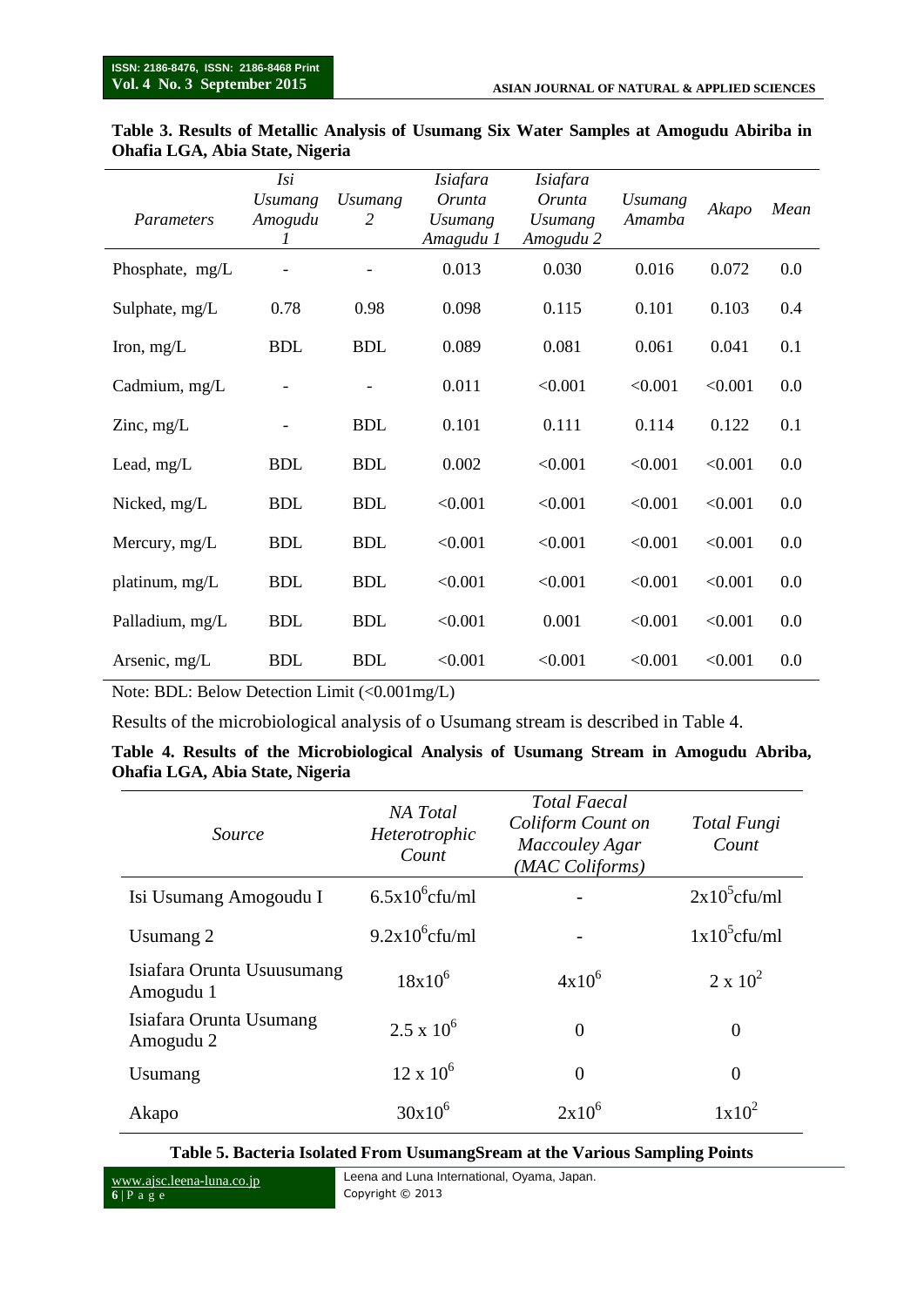| Isi Usumang 1                                                                | Adiromobacter Spp, Escherichia Coli, Actinomyces<br>Spp, Bacillus Spp, Staphylococeus Spp,<br>pseudomonas Spp |
|------------------------------------------------------------------------------|---------------------------------------------------------------------------------------------------------------|
| Usumang 2                                                                    | Escherichia Coli, Staphylococcus Spp, Psuedomonas                                                             |
| Isiafara Orunta Usumang<br>Amogudu 1<br>Isiafara Orunta Usumang<br>Amogudu 2 | Streptococcus Spp, Enterobacter Spp; Bacillus Spp.<br>Bacillus Spp, Shigella Spp, Klebsiella Spp              |
| Usumang Amamba                                                               | Pseudomonas Spp, Staphylococcus spp                                                                           |
| Akapo                                                                        | Shigella Spp, Enterobacter Spp, Pseudomonas Spp                                                               |

**Table 6. Fungal Organisms Isolated from Usumang Stream at the Various Sampling**

| Isi Usumang Amaogudu 1               | CadidaSpp, MucorSpp, Aspergillus Spp,<br>PenicllinSpp |
|--------------------------------------|-------------------------------------------------------|
| Usumang 2                            | Candida Spp, mucorSpp, fusariumspp                    |
| Isiafara Orunta Usumang<br>Amogudu 1 | Candida spp, phycomycesspp                            |
| Isiafara Orunta Usumang<br>Amogudu 2 | Aspergillus spp, penicilliumspp                       |
| Usumang Amamba                       | Phycomycesspp, cadidaspp                              |
| Akapo                                | Penicilliumspp                                        |

The result of physical, chemical and microbial parameters of Usumang stream showed that the concentrations of the various parameters were evenly distributed round the stream. In this part of world, this physical water quality parameter is the most looked out for by water user in describing and certifying a water sample with good drinking quality. The results for appearance shows that all the water samples are colorless hence making it good with W.H.O standard.

# **DISCUSSIONS**

# **<sup>P</sup>h**

The pH lower than 4 will produce sour taste and higher above 8.5 bitter taste. Dissolved gases such as carbon (iv) oxide hydrogen sulphide and ammonia also affect the  $n$ H of water.

The samples analyzed have a <sub>p</sub>H range of  $6.7 - 7.14$  thus all the water samples measured <sub>p</sub>H valves within the W.H.O and EPA (2011) limit of  $6.5 - 9.2$ . The  $<sub>p</sub>H$  of the sample therefore is</sub> suitable for drinking within W.H.O and EPA limits.

# **Temperature**

In the stream water, the temperature were found to be 27.9 and this value was within the limit of WHO and this value was fell within the acceptable limit of value. Temperature is very important because of its influence on water chemistry Barnes (2007).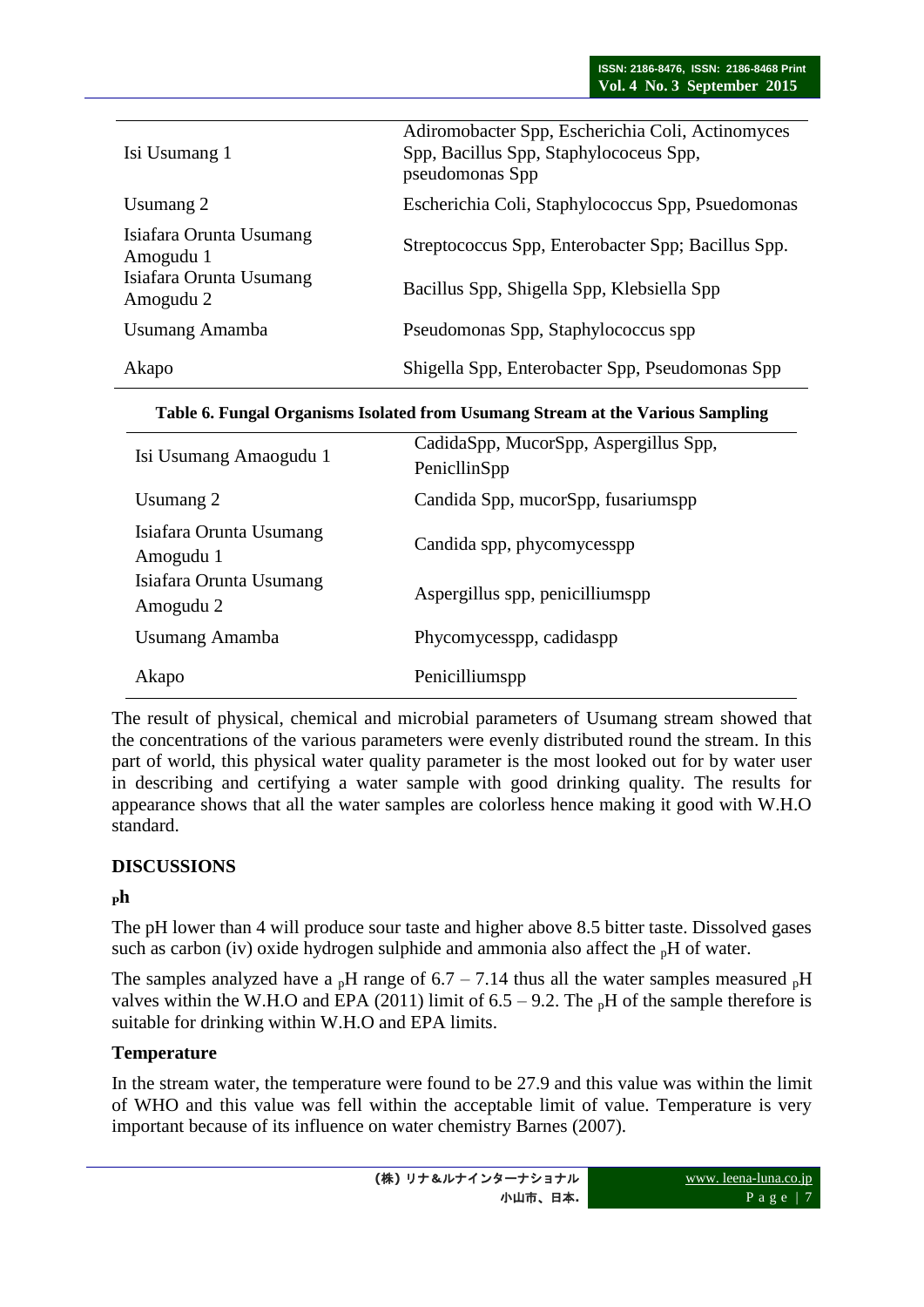### **Electrical Conductivity**

The conductivity of the stream was 96 us/cm and is not within the W.H.O allowable limit which is N/A. The conductivity of the stream was found to be high. The value of the conductivity correlates with its hardness. The more the hardness the higher the conductivity (Hong, 2000).

### **Total Dissolved Solid (Tds)**

In the stream water were found to be  $\lt 1.00 - 9.53$  and this value was within the FEPA standards for water used in baking, brewing, carbonate beverage, dairy, sugar manufacturing dissolved solid include dissolved salts in natural waters are increased by many of man's activities, irrigation of land discharge of oil field and other brines, diversion of streams, the low level of TDS in Usumang stream may be because activities capable of increasing TDS are absent in and around the stream Mason, (2006).

### **Turbidity**

There is a correlation between the turbidity of a water body and its alkalinity. The work Mann, (2007) shows that when high amounts of light passes through water from top to bottom, the resultant photosynthetic rate causes low alkalinity. This explains the reason for low alkalinity of the shallow Usumang stream water. The presence of topminnows (Little fishes) at the water source proves that the water can support the growth and existence of fish.

#### **Total Hardness**

|            | ppm $CaCO3$ Degree of Hardness |
|------------|--------------------------------|
| $0 - 50$   | Very soft                      |
| 51-100     | Soft                           |
| 101-200    | Medium hard                    |
| 201-300    | Fairly hard                    |
| 301-450    | Hard                           |
| Over $451$ | Very Hard                      |

#### **Table 7. Description of Total Hardness**

Note: above common terms are generally used to describe hardness.

The total hardness mean value of the stream locations was  $25mg^{1-1}$  and it was within the allowable W.H.O Range. This shows that the water is a soft water body ideal for laundry since soap will latter well. Hardness in itself a does not play a role in controlling specification of metals in water, but it does influence metal toxicity through antagonistic mechanisms, (Marque, 2003).

### **Dissolved Oxygen (Do)**

Oxygen is measured in its dissolved form as dissolved oxygen (DO) if more oxygen is consumed than is produced, dissolved oxygen levels decline and some sensitive animals may move away, weaken or die. The result for DO for all the samples was 10.mg/L ranges from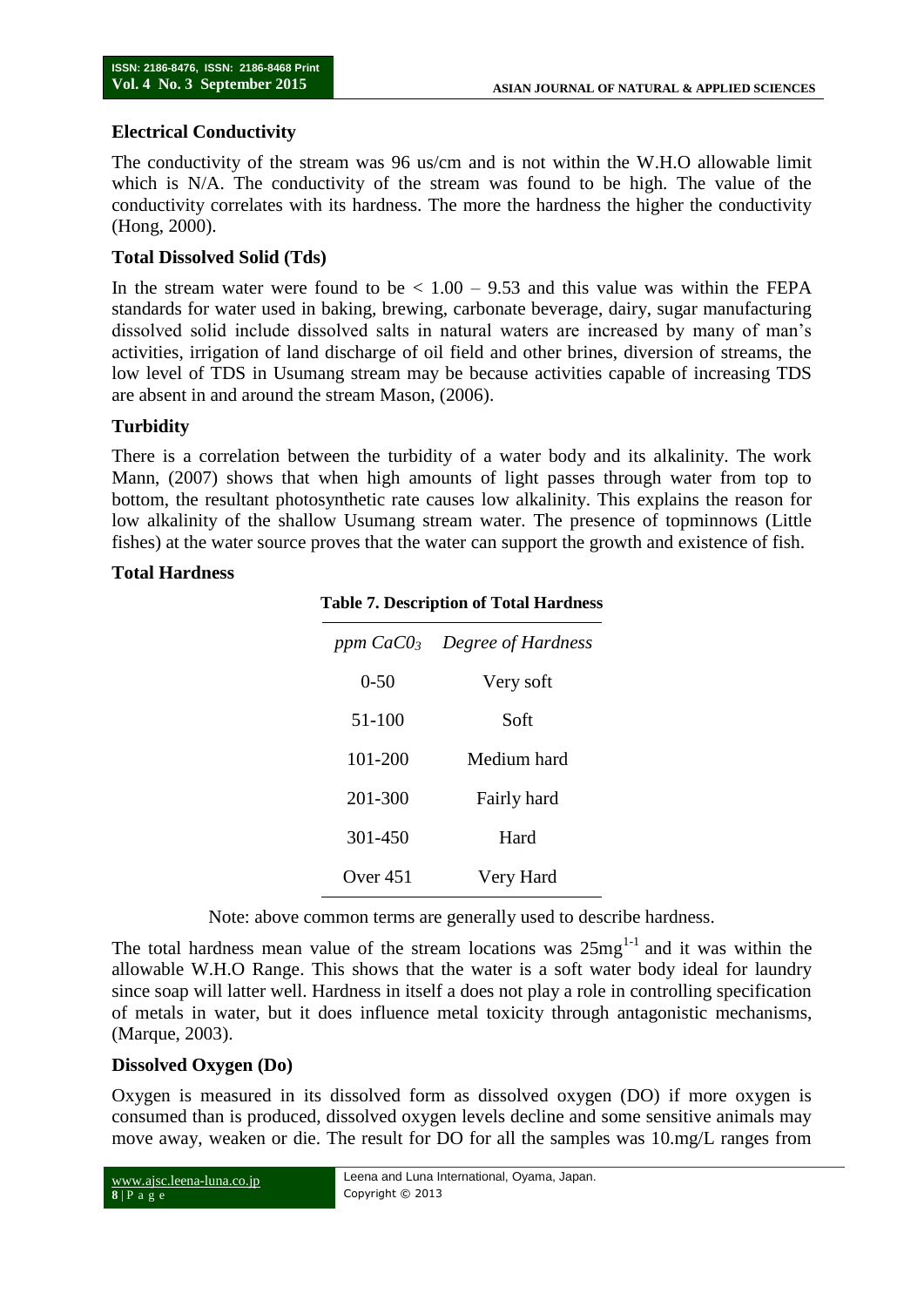5.52mg/L – 12.67 mg/L against the W.H.O limits valve of 70 mg/L hence making it satisfactory. Oxygen levels that remain below 1.2mg/L for few hours can result in large fish kills, (Herden*et al,* 2006).

### **Sulphate**

Sulphate in water containing calcium forms, hard scale in steam boilers. In large amount, sulphate in combination with other constituents gives a bitter taste to water and also act as purgative in humans. The level of sulphate were generally low, ranging from  $0-1-0.78$ <sup>mg/L</sup>. according to W.H.O concentration above 250mg/L may have laxative effect (Andrea, 2006).

### **Metallic Analysis**

The iron concentrations was 0.1 and was not within the tolerable limits for water used in carbonate beverage, brewing confectionary and during products and it was not also within the acceptable limits for W.H.O. which is 1.00 significant levels in domestic water supply systems stain laundry and porcelain. The presence of a tolerable level of iron in the stream may be as a result of soil distributing activity that can often stir up iron deposits and in turn the deposits found their way to the water body (Boehler 2007).

### **Zinc**

The concentration of zinc fell within the acceptable limits of W.H.O for drinking water. The Usumang stream is a soft water body and this fact is supported by the low level of zinc in the water body, (Prasad, 2003).

The other metals especially the heavy metals were below detection levels and so insignificant and pose no danger by the use of the stream

### **Microbial Analysis**

Heterotrophic count measures a range of bacteria that are naturally present in environment, the total hetetrophic count for all the water samples were generally high exceeding the limit of  $1.0x10^6$ cfu/ml which is the standard limit of heterotrophic count is indicative of the presence of high organic and dissolved salts in the water and the primary source of these bacterial in water and animal and human waste (cappuccino 1996).

Accordingly, the total coliform count for all the water samples were zero (0) and these fell within the range of environmental protection agency maximum contamination level for coliform bacteria in drinking water except Isiafara Orunta Usuman Amogudu I and Akapo  $(3x10^6, 2x10^6)$  respectively. The high coliform count obtained in the samples may be an indication that the water sources are faecally contaminated (Okereke, 2006).

Total fungal count was 0 in Isiafara Orunta Usumang Amogudu 2 and Usumang Amamba. Isiafara Orunta Usuman Amogudu 1 has the highest total fungal count of  $2x10^2$  cfulml, Akapo has  $1x10^2$ cfu/ml which is the standard limit of total fungal count for drinking water (Kanu, 2006).

# **CONCLUSION**

Environmental consciousness should be advocated in the community to help them see the need to appreciate, conserve and preserve the natural environment which include their stream. The stream should be treated if for use for portable uses.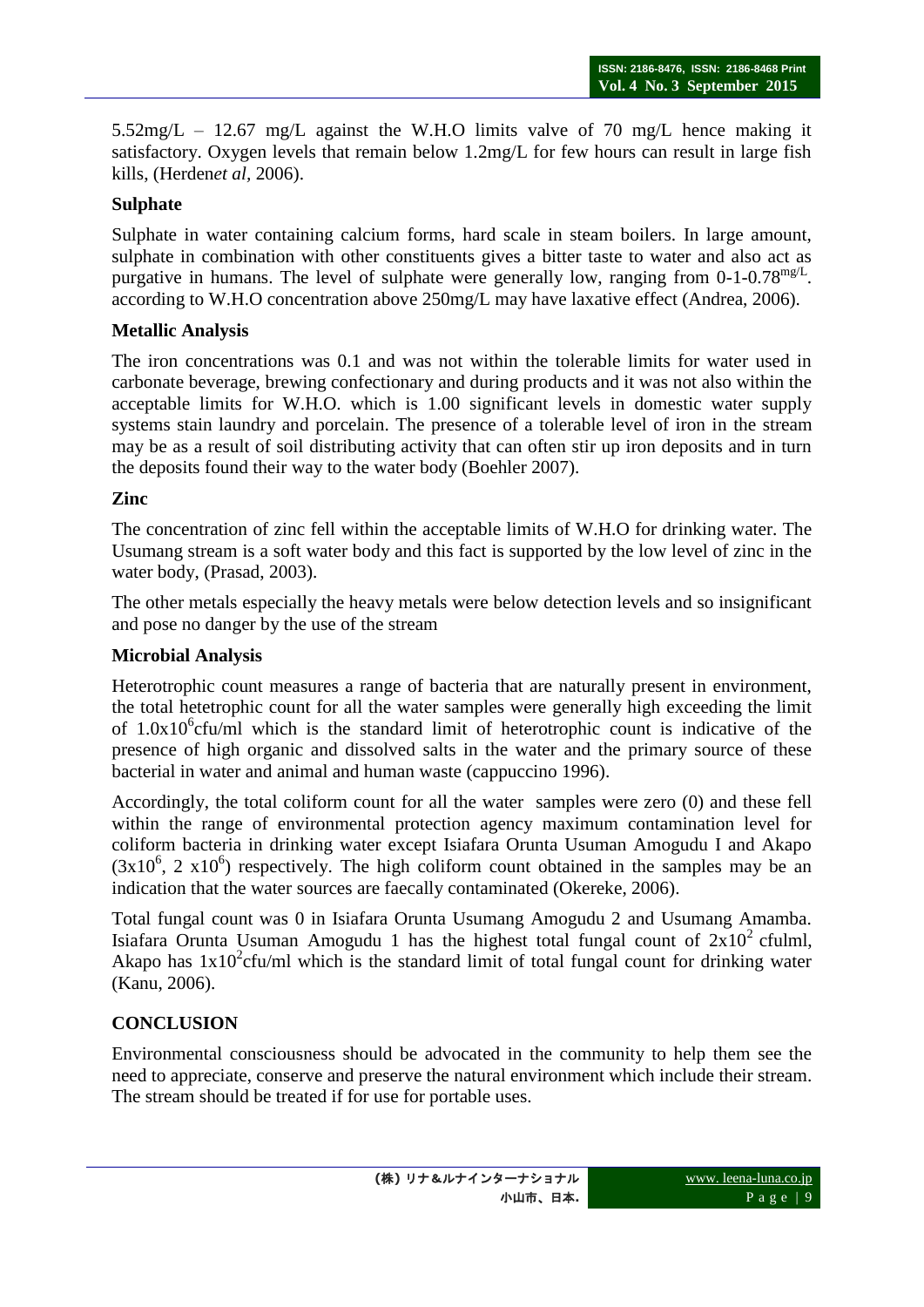### **ACKNOWLEDGEMENTS**

The authors are grateful to the staff and management of Golden Years Ltd Port Harcourt for the use of their AAS equipment.

#### **REFERENCES**

- [1] Ademorti, C. M. A. (2009). "Standard method for water effluents analysis". *Newsletter of American water work,* 4-16.
- [2] Rinaldi, A. (2006). "Saving a fragile legacy". *Embo reports, 7*(11), 1075 -1079.
- [3] Jorgensen, U. G., Jensen, P., Sørensen, G. O., Aringer, B. (2002). "H<sub>2</sub>0 in Stellar atmospheres". *Astronomy and Astrophysics, 372*(1), 249-259.
- [4] Aringer (2002). "Introduction of water". *Science, 6,* 68-70.
- [5] Andrea, R. (2006). "Saving a fragile Legacy. *Journal of Chemical Education, 6,* 1075-1079.
- [6] Barnes (2007). "Invitation to biology". *Science, 4,* 649-652.
- [7] Bochler, R. R. (2007). "Properties of Rocks and Minerals High pressure melting". *Mineral Physics, 9*, 527 -541.
- [8] Brown, T., & Eugene, H. (2006). "Chemistry". *The Central Science*, 49-60.
- [9] Campell, M. K., & Farrell, S. O. (2007). "*Biochemistry*" (6<sup>th</sup> Edition, pp. 37-38). Boston, MA: Brooks Cole.
- [10] Carder, L., Willingham, P., & Bibb, D. (2001). "Case based, problem based learning, information literacy for the real world". *Research Strategies*, *18*(3), 181-190.
- [11] Castree, N. (2006). "Questioning Geography". *Fundamental Debates,* 84-85.
- [12] Clark, J. A. (2012). "Characterization of Indication bacteria in municipal raw water, drinking water and new main water sample". *Canada Journal of microbiology, 9,*  1002-1013.
- [13] Corbit, A. (2009). "Discussion on water problems in Nigeria focus on Bauchi state". *Nat 1, Water Res.* 21-26.
- [14] Cuppuccino, J. G., & Sharman, N. (1996). *"Microbiology" A laboratory manual.* Benjamin publishing co. inc. California, USA (45) 295-300.
- [15] Debenedetti, P. G., & Stanley, H.E., (2003). "Super cooled and Glassy water". *Physics Today, 56*(6), 40 -46.
- [16] Erisman, J., Willem, S. (2008). "How a century of ammonia synthesis changed the world". *Nature Geosciences, 1,* 10-636.
- [17] Foote, S. (2012). "Purification or profit and the contradiction of sludge". *Histories of the dust heap, waste material cultures, 7,* 171 -197.
- [18] Gray, J. R. (2004). "Conducting Analysis and their Application".*Environmental Instrumentation and Analysis Handbook Okigwe, 2,* 491 -510.
- [19] Heerden, D. Van, Rensburg, P. (2006). "Gill damage, metallothionein gene expression and metal accumulation in Tilapia sparrnanu from selected field sites at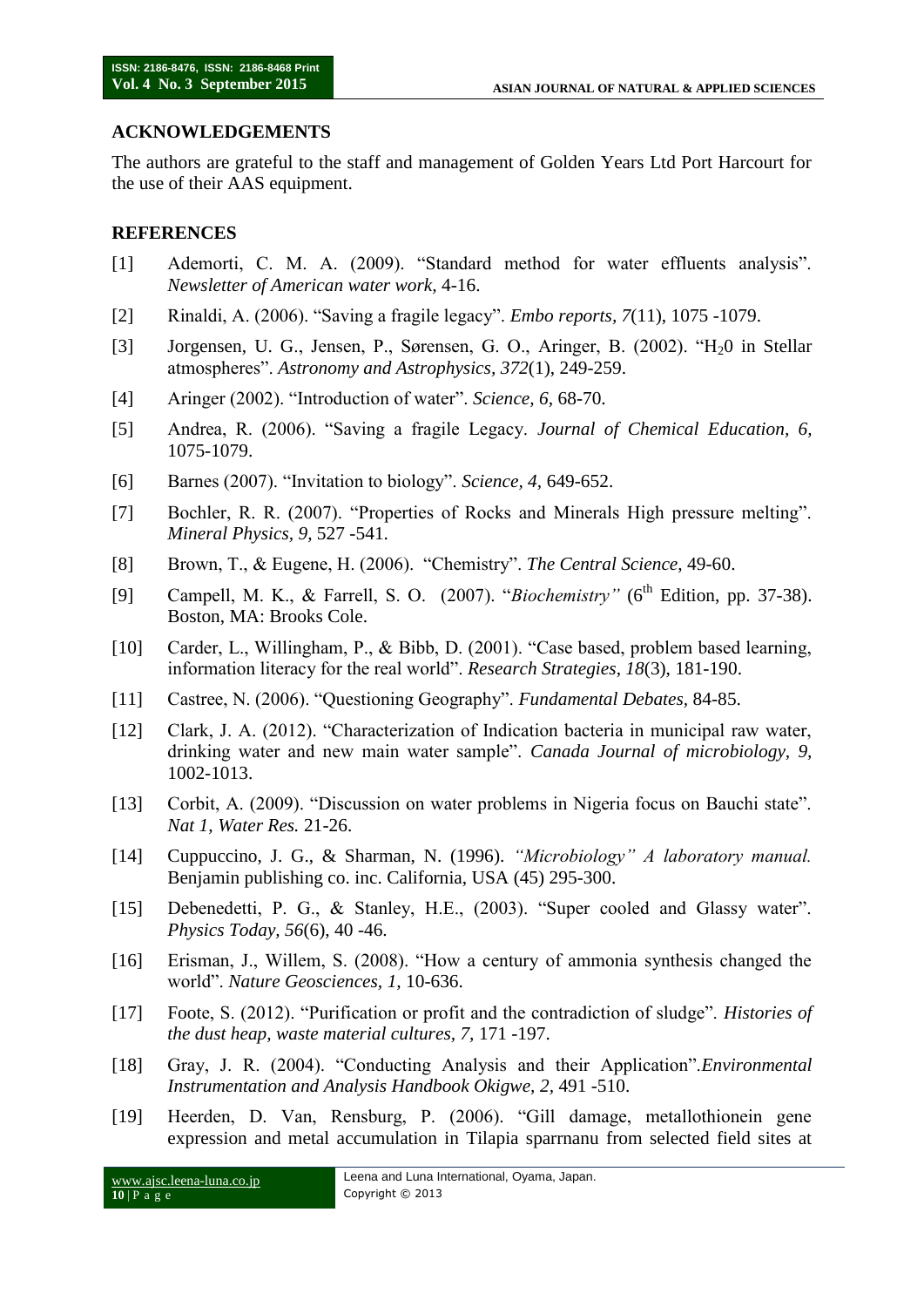Rustenburg and Potchefstroom, South Africa". *African Journal of Aquatic Science*, *31*(1), 89-98.

- [20] Hong, A. (2000). "Dielectric strength of Air". *The physics fact books*, 1231-8.
- [21] Kanu, F. (2006). "Biochemical tests in laboratory Guide for Microbiology". *Crystal Publishers Okigwe, 4*, 100-105.
- [22] Kelly, B. C. (2007). Food web-specific Biomagnifications of Persistent Organic Pollutant". *Science*, *317*, 236-239.
- [23] Mann, A. G., & Tam, C. C. (2007). "The association between drinking water turbidity and gastro-intestinal illness". *Systematic review, 256,* 1-7.
- [24] Manson, B. J. (2006); "The role of sea salt particles as cloud condensation nucliecover the remote oceans". *The quarterly journal of the Royal Meteorological Society*, 2023 -2032.
- [25] Marios, S. (2002). "Interaction between Groundwater and surface water". *The State of the Science Journal, 10*, 52-67.
- [26] Margue, J. H., & Dartigues J. F. (2003). "Cardiovascular mortality and calcium and magnesium in drinking water". *Eur. J. Epidemool., 18*(4), 305 -309.
- [27] Montesinos, E. (2003). "Development registration and commercialization of microbial pesticides for plant protection". *International microbiology, 6*(4), 245-252.
- [28] Mughal, A. Z. (2011). "Mohenjo Daros servers". *Nature*, *3,* 121-122.
- [29] Neil, A., & Jane, B, (2009). "Study of Biology". *Science*, *47*, 4-10.
- [30] Okereke, H. C. (2006). "Biochemical tests in laboratory Guide for microbiology". Crystal publishers Okigwe, *4*, 50-51
- [31] Prasad, A. S. (2003). "Zinc deficiency". *British Medical Journal, 326,* 409-410.
- [32] Rogner, H. (2010). "Nuclear power and sustainable development". *Journal of International Affairs,* 149-152.
- [33] Myers, R. J. (2010). "One-Hundred Years of <sub>P</sub>H". *Journal of Chemical Education*, *87*(1)*,* 30-32.
- [34] Holz, M., Heil, S. R., Sacco, A. (2000). "Temperature dependent self-diffusion coefficients of water and six selected molecular liquids for calibration in accurate <sup>1</sup>H NMR PFG measurements". *Physical Chemistry Chemical Physics, 2*0, 4740-4742. **doi:10.1039/B005319H**
- [35] Sanjay, K. (2009). "*Physio-Chemical Analysis of Water-Field and Laboratory Techniques*". In Gopal, K (Edition), *Water and Wastewater*. New Delhi: A.P.H Publishing Corporation.
- [36] Smith, R. (2004). "Conquering Chemistry". *Science, 4,* 50 -60.
- [37] Sobhana, P., & Nandi, N.C. (2003). "*Studies on Intertidal Macrozoobenthos of Hugli River in and around calcutta in relations to water and soil conditions*". Kolkata: Zoological Survey of India.
- [38] Smith, R. (2004). "Conquering chemistry". *Nature, 4,* 50-60.